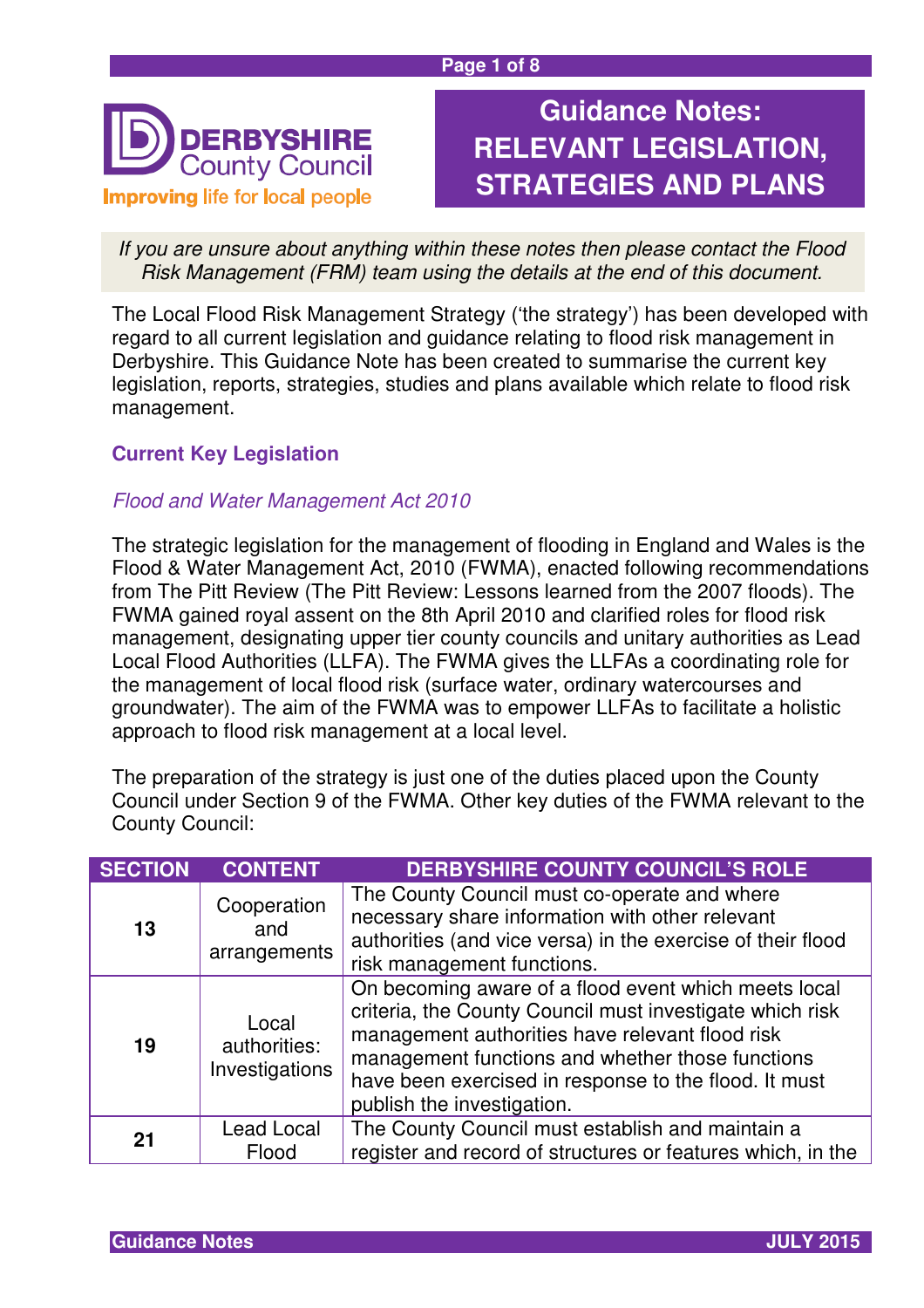#### **Page 2 of 8**

|                      | Authorities:<br>Duty to<br>maintain a                                | opinion of the County Council are likely to have a<br>significant effect on a flood risk in its area, and record<br>information about each including ownership and                                                                                                                                                                           |
|----------------------|----------------------------------------------------------------------|----------------------------------------------------------------------------------------------------------------------------------------------------------------------------------------------------------------------------------------------------------------------------------------------------------------------------------------------|
| <b>Schedule</b>      | Register<br><b>Risk</b><br>Management:<br>Designation<br>of Features | condition details.<br>The County Council (or the Environment Agency or<br>District/Borough Council) may designate any structure or<br>feature that it deems to affect flood risk. Upon<br>designation by the County Council, a person may not<br>alter, remove or replace a designated feature without the<br>consent of the County Council. |
| <b>Schedule</b><br>2 | <b>Risk</b><br>Management:<br><b>Amendments</b><br>of other Acts     | The County Council have general powers for flood risk<br>management works and consenting powers under the<br>Land Drainage Act 1991.                                                                                                                                                                                                         |
| <b>Schedule</b><br>3 | <b>Risk</b><br>Management:<br>Sustainable<br>Drainage                | Should Schedule 3 ever become enacted, the County<br>Council may become the SuDS (Sustainable Drainage<br>Systems) Approving Body (SAB) responsible for<br>approving, adopting and maintaining any drainage<br>systems that serve more than one property.                                                                                    |

#### Land Drainage Act 1991

The Land Drainage Act (LDA, 1991) outlines the duties and powers to manage land drainage for a number of bodies including the Environment Agency, Internal Drainage Boards, local authorities, navigation authorities and riparian landowners. The FWMA amended parts of the LDA to integrate the role of the LLFA. The key sections of the LDA that have been amended include:

| <b>SECTION</b> | <b>DCC'S ROLE</b>                                                                                                                                   |
|----------------|-----------------------------------------------------------------------------------------------------------------------------------------------------|
| 14a            | The County Council have permissive powers to undertake works to<br>mitigate flood risk from ordinary watercourses.                                  |
| 23             | The County Council are the consenting authority for works within or<br>in close proximity to an ordinary watercourse.                               |
| 24             | The County Council have permissive powers to serve notice if an<br>obstruction is erected, raised or altered without consent under<br>Section 23.   |
| 25             | The County Council have permissive powers to serve notice on a<br>riparian landowner to ensure a watercourse maintains the free<br>passage of flow. |

#### Water Framework Directive

The Water Framework Directive (WFD) is a piece of European Legislation put in place to improve and integrate water quality management across Europe. It came into force in December 2000 and was transposed into UK law in 2003. European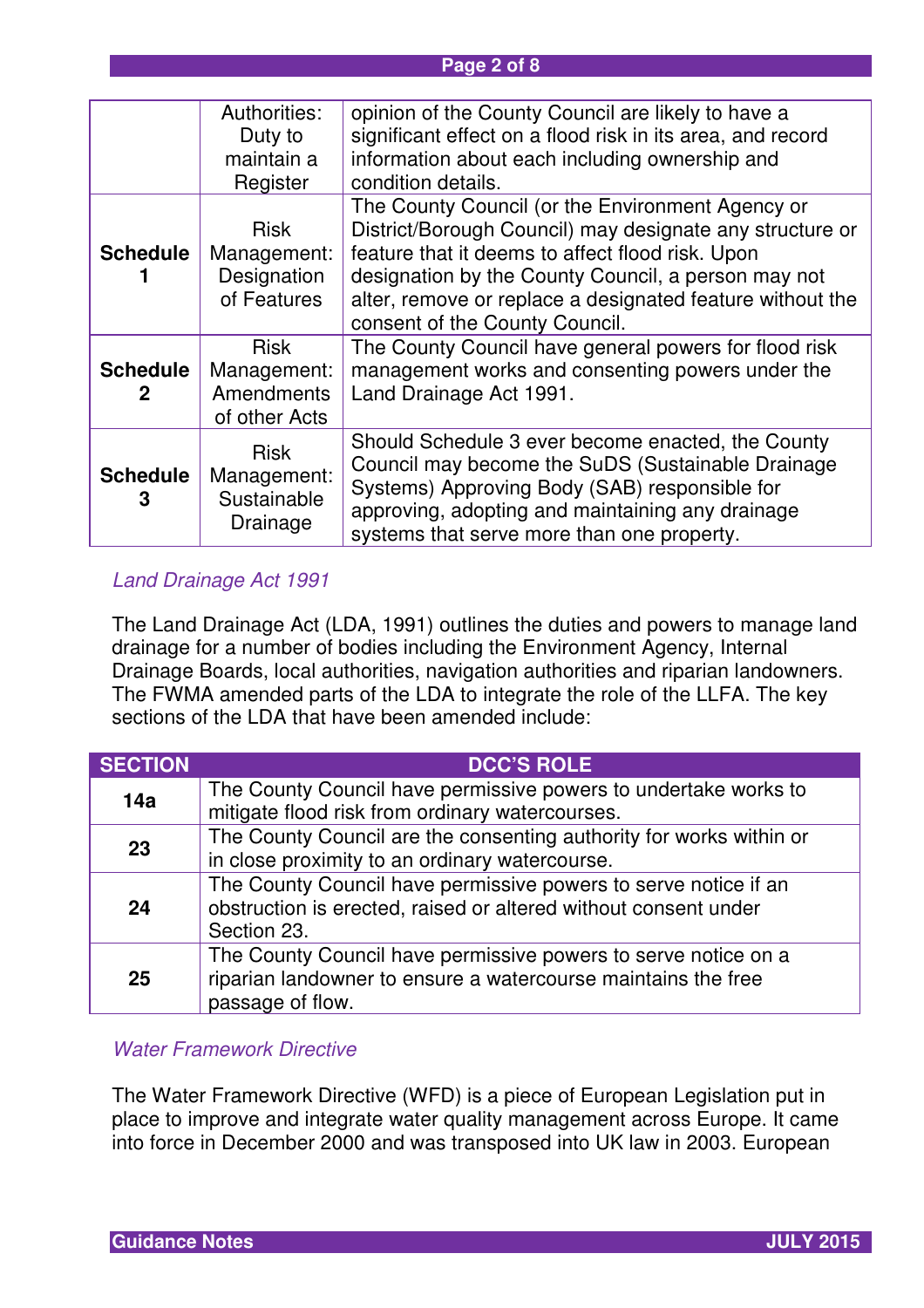#### **Page 3 of 8**

Member States must aim to reach 'good' chemical and ecological status in inland and coastal waters by 2015. The WFD is implemented through River Basin Management Plans (RBMPs). These plans identify a series of mitigation measures required to be implemented to improve the ecology of water bodies by a specific deadline. Flood risk management activities have a big role to play in helping to meet the requirements of the WFD therefore any flood risk management functions must take into account the requirements of the WFD.

#### **Other Important Legislation**

The following table summarises other important legislation relevant to flood risk management prior to the FWMA which are assigned to a number of organisations.

| <b>LEGISLATION</b>                                   | <b>IMPLICATIONS FOR FLOOD RISK MANAGEMENT</b>                                                                                                                                                                                                                                                                                                                                                                                                  |
|------------------------------------------------------|------------------------------------------------------------------------------------------------------------------------------------------------------------------------------------------------------------------------------------------------------------------------------------------------------------------------------------------------------------------------------------------------------------------------------------------------|
| <b>Flood Risk</b><br>Regulations 2009                | The EU Floods Directive was transposed into UK law through the<br>Flood Risk Regulations (2009). The main requirement for<br>Derbyshire was to produce a Preliminary Flood Risk Assessment<br>(PFRA) by 22 <sup>nd</sup> June 2011. The PFRA must be updated every 6<br>years.                                                                                                                                                                 |
| <b>EU Floods</b><br>Directive 2007                   | The EU Floods Directive was brought about as a result of the<br>devastating floods across Europe in the late 1990's and 2000's. This<br>directive was introduced to help reduce the adverse consequences<br>of flooding across Europe.                                                                                                                                                                                                         |
| The Reservoir Act<br>1975                            | The Environment Agency is responsible for approximately 2000<br>reservoirs in England and Wales and enforces the Reservoirs Act<br>1975. Ultimately this responsibility for safe management remains<br>with the reservoir owners but the Environment Agency enforce that<br>responsibility. The Environment Agency also maintains a register of<br>all large, raised reservoirs and the information it contains is<br>available to the public. |
|                                                      | Other important legislation related to flood risk management                                                                                                                                                                                                                                                                                                                                                                                   |
| Water Act 2014                                       | The purpose of the Water Act is to reform the water industry to<br>increase the resilience of water supplies to natural hazards and also<br>bring forward measures to address insurance issues.                                                                                                                                                                                                                                                |
| Localism Act 2011                                    | The Localism Act makes provisions about the functions and<br>procedures of local authorities.                                                                                                                                                                                                                                                                                                                                                  |
| The Climate<br>Change Act 2008                       | The Climate Change Act has given the Government powers to<br>require public bodies and statutory organisations to report on how<br>they are adapting to climate change.                                                                                                                                                                                                                                                                        |
| <b>The Civil</b><br><b>Contingencies Act</b><br>2004 | The Civil Contingencies Act aims to deliver a single framework for<br>civil protection in the UK and sets out the actions that need to be<br>taken in the event of a flood and other emergencies.                                                                                                                                                                                                                                              |
| <b>EU Strategic</b><br>Environmental<br>Assessment   | The Strategic Environmental Assessment Directive requires an<br>'assessment of the effects of certain plans and programmes on the<br>environment', including public consultation, which must be taken                                                                                                                                                                                                                                          |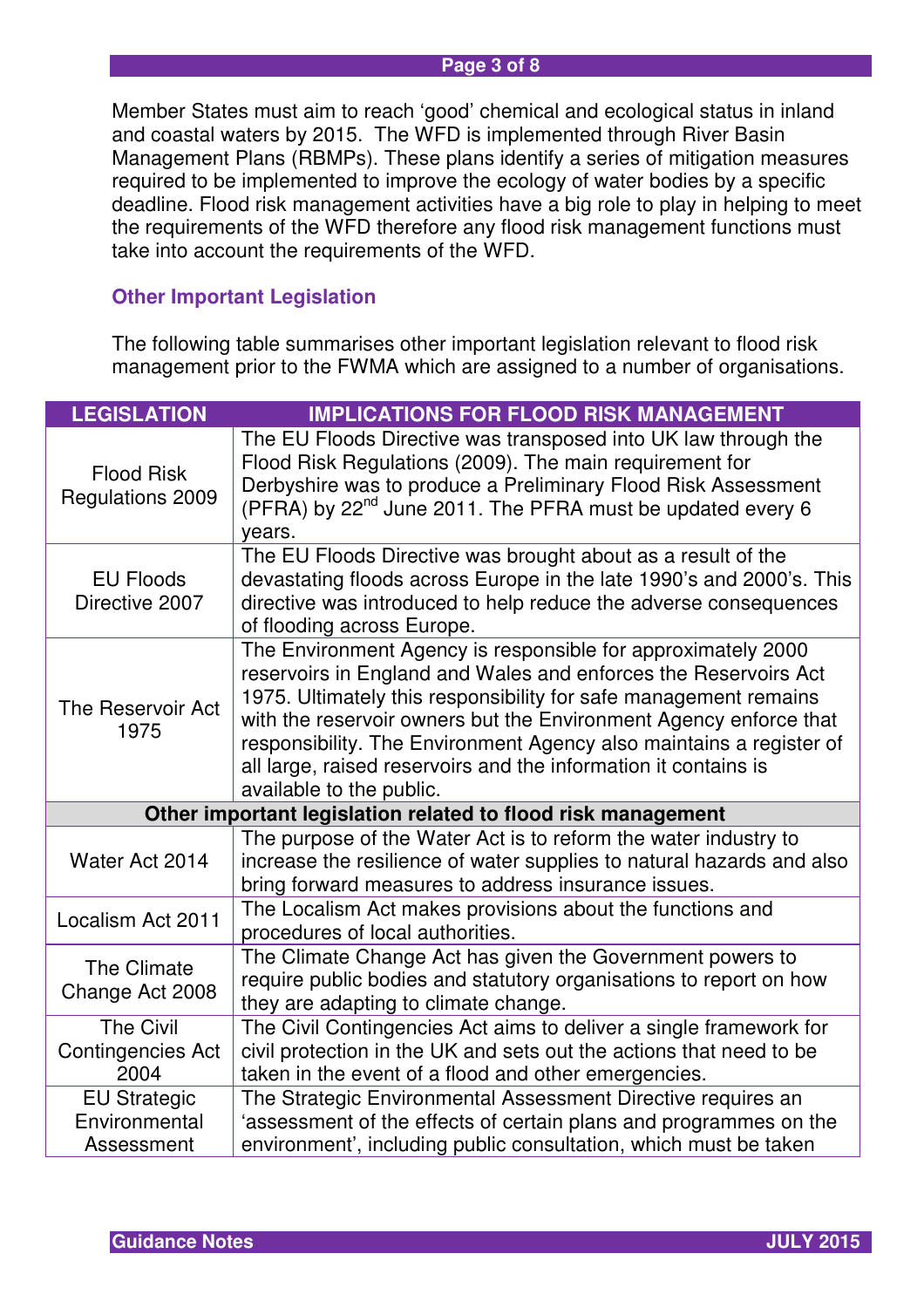#### **Page 4 of 8**

| Directive 2001                                                    | into account by decision-makers. A Strategic Environmental<br>Assessment was produced alongside Derbyshire's Local Flood Risk<br>Management Strategy.                                                                                                                                                                                                     |
|-------------------------------------------------------------------|-----------------------------------------------------------------------------------------------------------------------------------------------------------------------------------------------------------------------------------------------------------------------------------------------------------------------------------------------------------|
| The Countryside &<br><b>Rights of Way Act</b><br>2000             | The Act provides for public access on foot to certain types of land,<br>amends the law relating to public rights of way, increases measures<br>for the management and protection for Sites of Special Scientific<br>Interest, strengthens wildlife enforcement legislation, and provides<br>for better management of Areas of Outstanding Natural Beauty. |
| <b>EU Habitats</b><br>Directive 1992                              | The Habitats Directive aims to conserve fauna, flora and natural<br>habitats of EU importance. The Directive requires the establishment<br>of a network of protected Special Areas of Conservation and Special<br>Protection Areas across Europe.                                                                                                         |
| The Town and<br><b>Country Planning</b><br>Act 1990               | The Town and Country Planning Act established that planning<br>permission was required for land development. Local Authorities as<br>Local Planning Authorities have powers to approve/refuse<br>development.                                                                                                                                             |
| The Wildlife and<br>Countryside Act<br>1981                       | The Wildlife and Countryside Act 1981 is the primary legislation<br>which protects animals, plants, and certain habitats in the UK                                                                                                                                                                                                                        |
| <b>EU Environmental</b><br>Impact<br>Assessment<br>Directive 1985 | Projects that can be considered as having significant effects on the<br>environment require a mandatory Environmental Impact<br>Assessment (EIA).                                                                                                                                                                                                         |
| The Ancient<br>Monuments &<br>Archaeological<br>Areas Act 1979    | Ancient Monuments are protected under this Act. Scheduled<br>monument consent is required for anything that may physically<br>affect a scheduled monument.                                                                                                                                                                                                |

#### **Flood Risk Management Related Strategies and Policies**

A range of other non-legislative local and national documents, strategies and policies have been published that also inform or relate to work that the County Council's FRM team undertakes. Many of these are strategies (produced by external agencies) relate to flood risk management whereas others are produced by various sections of the County Council that contribute to the overall service delivery of the Council.

The table below summarises a number of key strategies/policies of which relate to flood risk management.

| <b>ISTRATEGY</b><br>/POLICY | <b>CONTENT</b>                                                | <b>SOURCE</b> |
|-----------------------------|---------------------------------------------------------------|---------------|
| The National                | The National strategy was produced to help to encourage       |               |
| Flood and                   | effective flood risk management at a national level.          | Link          |
| <b>Coastal Risk</b>         | Derbyshire's local strategy must align with the objectives of |               |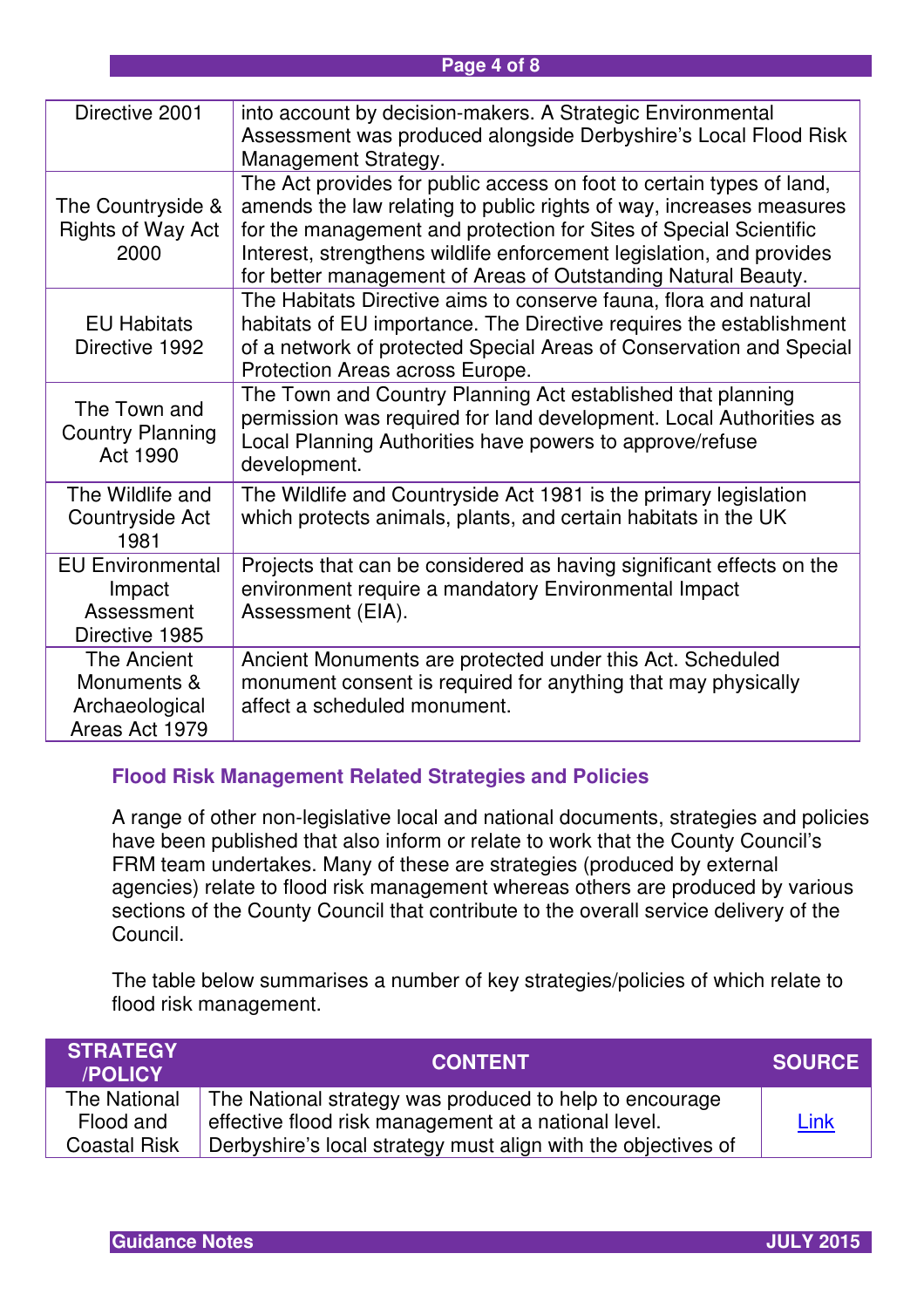| Management<br>Strategy                                                                                  | the national strategy.                                                                                                                                                                                                                                                                                                                                                                                                                                                         |             |
|---------------------------------------------------------------------------------------------------------|--------------------------------------------------------------------------------------------------------------------------------------------------------------------------------------------------------------------------------------------------------------------------------------------------------------------------------------------------------------------------------------------------------------------------------------------------------------------------------|-------------|
| Planning<br>Practice<br>Guidance<br>Flood Risk and<br>Coastal<br>Change<br>2014                         | Advises on how planning can take account of the risks<br>associated with flooding and coastal change in plan-making<br>and the application process.                                                                                                                                                                                                                                                                                                                            | <u>Link</u> |
| <b>National</b><br>Planning<br>Policy<br>Framework<br>2012                                              | A simplified framework for national planning policy published<br>in March 2012, consolidating planning policy statements and<br>guidance.                                                                                                                                                                                                                                                                                                                                      | Link        |
| Future Water -<br><b>The</b><br>Government's<br>water strategy<br>for England<br>2008                   | Future Water sets out the vision for the water sector up to<br>2030.                                                                                                                                                                                                                                                                                                                                                                                                           | Link        |
| <b>Making Space</b><br>for Water<br>2004                                                                | A document which sets out how the Government are to<br>implement a holistic approach to flood risk management over<br>a 20 year period.                                                                                                                                                                                                                                                                                                                                        | <b>Link</b> |
| Catchment<br>Abstraction<br>Management<br><b>Strategies</b><br>(Lower Trent,<br>Derwent, River<br>Dove) | The EA manages water resources principally through the<br>water resource abstraction licensing system. To aid water<br>resource management the EA assess water resource<br>availability at a regional and local (catchment) level. Based<br>on its understanding of abstraction of water for public supply,<br>the needs of the environment and other uses the EA have<br>produced Catchment Abstraction Management Strategies<br>(CAMS) to inform future licensing decisions. | <b>Link</b> |

## **Flood Risk Management Related Plans**

A wide range of flood risk management related plans have been produced by RMAs and other relevant stakeholders, which set out how the organisation are going to manage various aspects of flood risk. Below is a sample of the plans available, but the list is not exhaustive and others are available.

| <b>PLAN</b>   | <b>SUMMARY</b>                                                 | <b>SOURCE</b> |
|---------------|----------------------------------------------------------------|---------------|
| Catchment     | The EA have produced CFMPs which give a strategic              | <u>Link</u>   |
| Flood         | overview of the overall flood risk for each river catchment in |               |
| Management    | England and Wales and recommend ways of managing               | Link          |
| Plans (CFMPs) | those risks.                                                   |               |
| Derbyshire    | A Level 1 study has been completed which assess and            | Please        |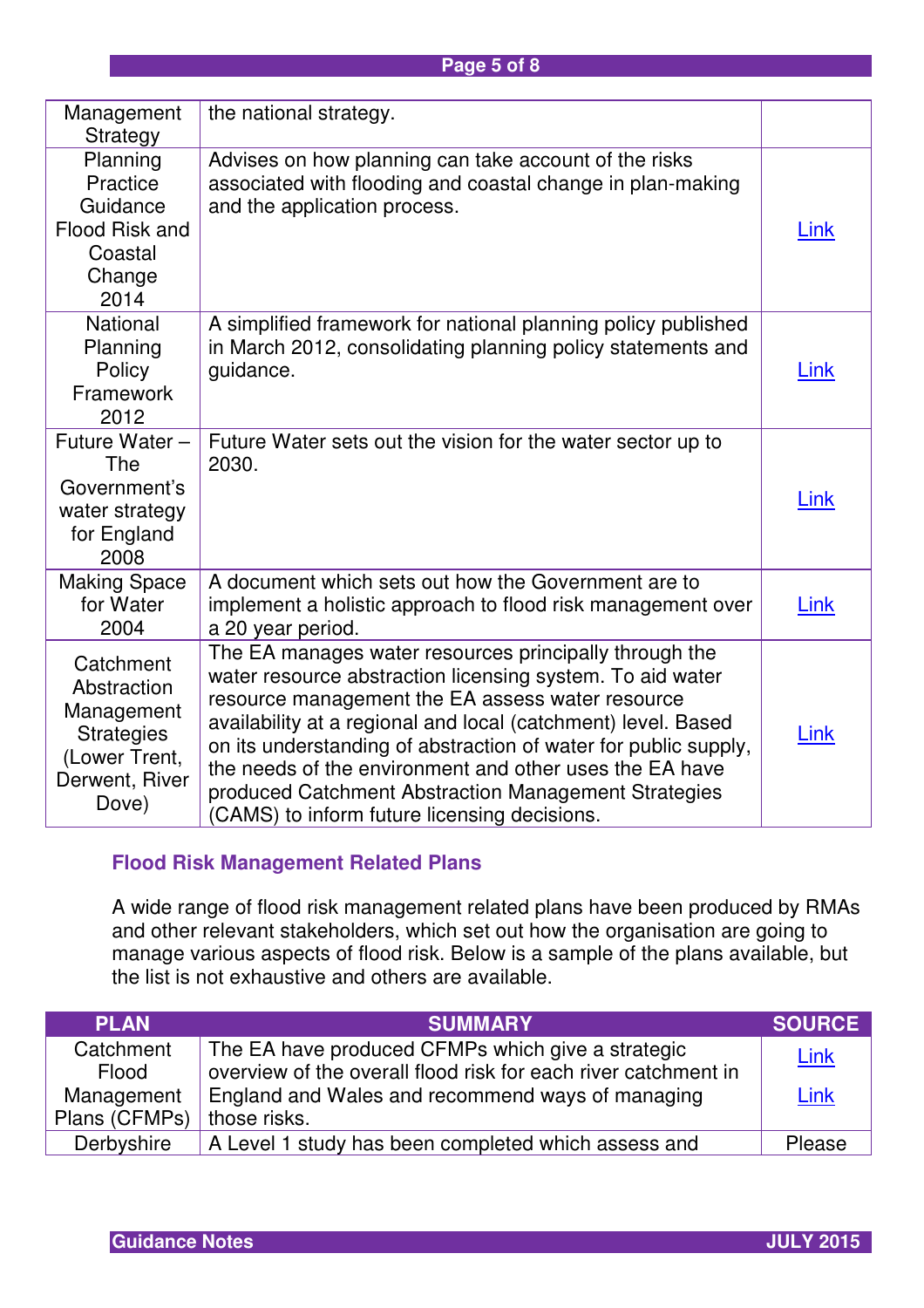# **Page 6 of 8**

| <b>Strategic Flood</b><br><b>Risk</b><br>Assessment<br>(SFRA) for<br>Minerals and<br>Waste | maps the different levels and types of flood risk to proposed<br>minerals and waste sites within Derbyshire. The Level 1<br>SFRA for Minerals and Waste is yet to be published.                                                                                                                                                                                                                                                                                                                | contact<br>the FRM<br>team                                                           |
|--------------------------------------------------------------------------------------------|------------------------------------------------------------------------------------------------------------------------------------------------------------------------------------------------------------------------------------------------------------------------------------------------------------------------------------------------------------------------------------------------------------------------------------------------------------------------------------------------|--------------------------------------------------------------------------------------|
| Derbyshire<br>Preliminary<br><b>Flood Risk</b><br>Assessment<br>(PFRA)                     | The PFRA provides a high level overview of existing and<br>potential flood risk from local sources. The report was<br>prepared to meet the requirements of the Flood Risk<br>Regulations and is required to be updated every 6 years.                                                                                                                                                                                                                                                          | <u>Link</u>                                                                          |
| <b>Strategic</b><br>Environmental<br>Assessment<br>(SEA)                                   | An SEA has been produced in conjunction with the local<br>strategy to ensure that potential environmental impacts of<br>the strategy have been assessed.                                                                                                                                                                                                                                                                                                                                       | <b>DCC</b><br>website                                                                |
| Derbyshire<br><b>County Council</b><br>Climate<br>Change<br>Adaptation<br>Plan             | This document sets out DCC's corporate strategy for<br>adaptation to the impacts of climate change in the future.<br>The strategy takes into account climate change and how it<br>could affect local flood risk management.                                                                                                                                                                                                                                                                    | <u>Link</u>                                                                          |
| Derbyshire<br><b>County Council</b><br>Local<br><b>Transport Plan</b>                      | DCC's Local Transport Plan sets out the council's transport<br>vision and strategy up to 2026. Included is DCC's plan to<br>make the transport network in Derbyshire more resilient to<br>climate change.                                                                                                                                                                                                                                                                                      | <u>Link</u>                                                                          |
| <b>LPA Core</b><br><b>Strategies &amp;</b><br><b>Local Plans</b>                           | Produced by each of the Local planning Authorities (LPAs)<br>at the District/Borough level, the Core Strategy details how<br>each District/Borough's towns, villages and countryside will<br>change in the coming years.<br>The Local Plans contain local policies on development and<br>planning issues. They also allocate specific sites for potential<br>development. Development and planning decisions made by<br>the LPA are assessed against the requirements of the Core<br>Strategy. | Published<br>on each<br>local<br>District or<br><b>Borough</b><br>Council<br>website |
| Derbyshire<br><b>County Council</b><br>Development<br>and<br>Infrastructure<br>Plan        | The Derbyshire Infrastructure Plan sets out our communities'<br>current and future needs and spending priorities for<br>infrastructure and service delivery to support development.                                                                                                                                                                                                                                                                                                            | <u>Link</u>                                                                          |
| Derbyshire's<br><b>Highways</b><br><b>Network</b>                                          | The Highway Network Management Plan is a technical<br>document which specifies the maintenance and repair                                                                                                                                                                                                                                                                                                                                                                                      | <u>Link</u>                                                                          |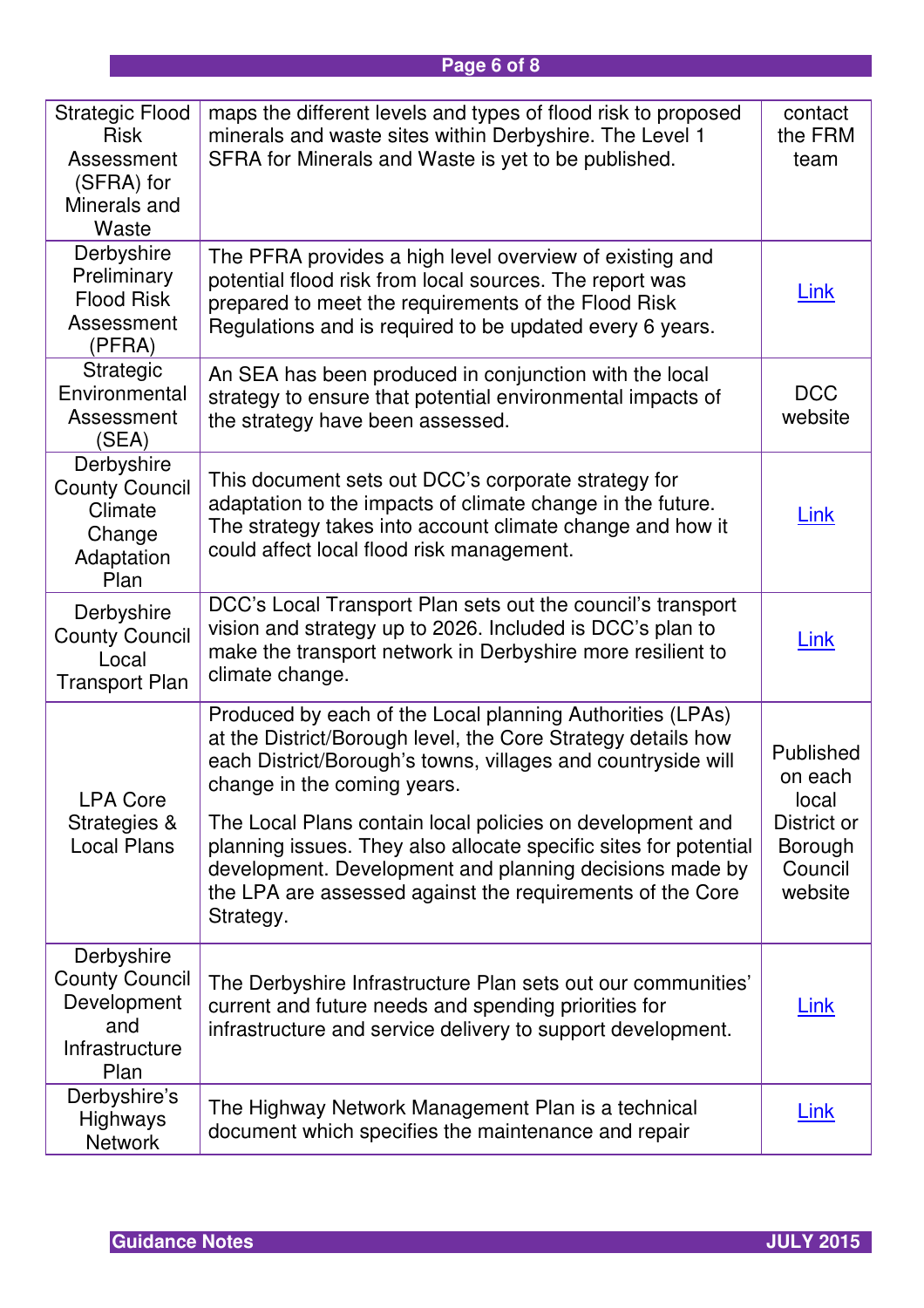# **Page 7 of 8**

| Management<br>Plan                                                                                                               | standards for managing Derbyshire's Highway network.                                                                                                                                                                                                                                                                            |                                                                              |
|----------------------------------------------------------------------------------------------------------------------------------|---------------------------------------------------------------------------------------------------------------------------------------------------------------------------------------------------------------------------------------------------------------------------------------------------------------------------------|------------------------------------------------------------------------------|
| Highway<br>Infrastructure<br>Asset                                                                                               | DCC's Transport Asset Management Plan is a strategic plan<br>to ensure the optimal allocation of resources for the<br>management, operation, preservation and enhancement of<br>the Highway infrastructure.                                                                                                                     |                                                                              |
| Management<br>Plan                                                                                                               | It is currently being revised to form the Highway<br>Infrastructure Asset Management Plan. The revised plan is<br>yet to be published.                                                                                                                                                                                          |                                                                              |
| Derbyshire<br><b>County Council</b><br><b>Waste Plan</b>                                                                         | The DCC Waste Plan guides waste related development in<br>Derbyshire until 2030 and the principles used to decide<br>planning applications over this period.                                                                                                                                                                    | <b>Link</b>                                                                  |
| Derbyshire<br><b>County Council</b><br>Minerals Plan                                                                             | The DCC Minerals Plan guides mineral related development<br>within Derbyshire until 2030 by setting out where it is<br>acceptable for quarrying and mining activities to take place.                                                                                                                                            | <u>Link</u>                                                                  |
| Derbyshire<br><b>County Council</b><br>Emergency<br><b>Business</b><br>Continuity<br>Strategy and<br><b>Flood Action</b><br>Plan | These are a set of multi-agency contingency plans that are<br>intended to inform and guide those managing the response<br>to a flood emergency.                                                                                                                                                                                 | (Flood<br>Action<br>Plan):<br><b>Link</b><br>(Business<br>Strategy):<br>Link |
| Derbyshire<br><b>County Council</b><br>Economy,<br><b>Transport and</b><br>Environment<br>Department<br>Service Plan             | The annual Service Plan outlines how the work of the<br>Economy, Transport and Environment Department will<br>contribute to the achievement of the Council Plan.                                                                                                                                                                | <b>Link</b>                                                                  |
| <b>Surface Water</b><br>Management<br>Plan for Derby<br>City                                                                     | Derby City Council have produced a Surface Water<br>Management Plan for the City of Derby.                                                                                                                                                                                                                                      | <u>Link</u>                                                                  |
| <b>River Basin</b><br>Management<br>Plans                                                                                        | The River Basin Management Plans describe each river<br>basin district in England and Wales, the pressures they face<br>and the actions that will need to be taken to address those<br>pressures. They have been prepared under the umbrella of<br>the WFD and are updated every six years by the<br><b>Environment Agency.</b> | <b>Link</b>                                                                  |
| Derbyshire's<br>Council Plan                                                                                                     | The Derbyshire's Council Plan sets out how Derbyshire<br>County Council will provide a service for the residents of                                                                                                                                                                                                             | <u>Link</u>                                                                  |